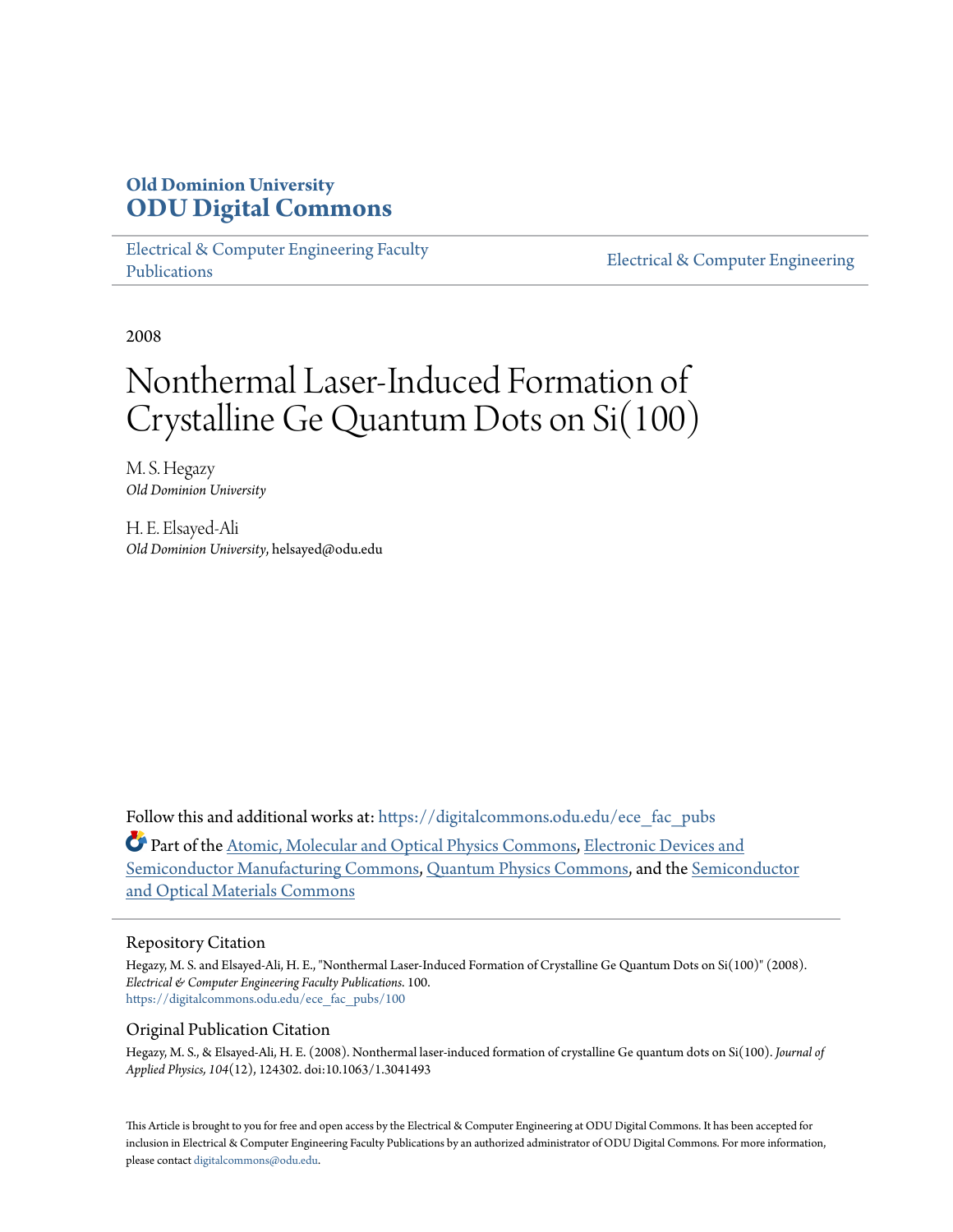## **[Nonthermal laser-induced formation of crystalline Ge quantum dots on](http://dx.doi.org/10.1063/1.3041493)**  $Si(100)$  $Si(100)$  $Si(100)$

M. S. Hegazy and H. E. Elsayed-Ali<sup>a)</sup>

*Department of Electrical and Computer Engineering and the Applied Research Center, Old Dominion University, Norfolk, Virginia 23529, USA*

Received 16 July 2008; accepted 29 October 2008; published online 17 December 2008-

The effects of laser-induced electronic excitations on the self-assembly of Ge quantum dots on  $Si(100)$ - $(2 \times 1)$  grown by pulsed laser deposition are studied. Electronic excitations due to laser irradiation of the Si substrate and the Ge film during growth are shown to decrease the roughness of films grown at a substrate temperature of  $\sim$  120 °C. At this temperature, the grown films are nonepitaxial. Electronic excitation results in the formation of an epitaxial wetting layer and crystalline Ge quantum dots at  $\sim$  260 °C, a temperature at which no crystalline quantum dots form without excitation under the same deposition conditions. © *2008 American Institute of Physics*. [DOI: [10.1063/1.3041493](http://dx.doi.org/10.1063/1.3041493)]

## **I. INTRODUCTION**

Electronic excitations by laser or electron beam interaction with surfaces have been shown to modify the surface properties[.1](#page-5-0)[–5](#page-5-1) Electronic-induced surface processes include selective removal of surface atoms, surface layer modifications, and the alternation of rates of some surface processes.<sup>6</sup> Removal of surface atoms occurs due to bond breaking as a result of single or multiple photon excitations. In semiconductors, bond breaking by laser pulses below the melting threshold is purely electronic.<sup>7</sup> Even what was thought of as purely thermal desorption was reported to involve electronic excitations.<sup>8</sup>

In Si(100)-( $2 \times 1$ ), bond breaking takes place due to the localization of two photo-generated surface holes at dimer sites.<sup>7</sup> Two-hole localization (THL) on surface sites of nonequilibrated valance holes was concluded to be the mechanism responsible for bond breaking when a  $Si(111)-(2\times1)$ surface was excited by  $1064$  nm,  $3.5$  ns laser pulses.<sup>9</sup> The number of the electronically removed atoms due to laser excitations depends on the laser wavelength and is a superlinear function of laser fluence, but is independent of the mate-rial's temperature.<sup>5,[6](#page-5-2)</sup>

A few publications have considered the effects of the electronic excitations on the growth of thin films and nanostructures. Illumination of silica substrates with a lowfluence diode laser during deposition has been reported to unify the cluster's shape and narrow the size distribution of Ga nanoparticles grown at  $\sim$ [10](#page-5-6)0 °C.<sup>10</sup> Recently, our group has achieved homoepitaxy of  $Si(111)-(7\times7)$  via step flow at room temperature by exciting the substrate with femtosecond laser pulses during pulsed laser deposition (PLD).<sup>[11](#page-5-7)</sup> The growth process was attributed to the competition between the nonthermal laser-induced desorption of surface atoms and the adsorption of the other atoms.<sup>10[,11](#page-5-7)</sup> Also, irradiation by a few hundred eV electron beams during deposition of  $CeO<sub>2</sub>$ on Si was reported to enhance epitaxy and reduce the required temperature for epitaxial growth from that without

electron irradiation by more than 100  $^{\circ}$ C.<sup>4</sup> We show that laser irradiation during the PLD of Ge on  $Si(100)-(2\times1)$ enhances the crystallinity of quantum dots (QDs) and lessens the temperature required for their formation.

The self-assembly of Ge QD on Si has wide range of applications including midinfrared photodetectors, $12$  thermoelectric devices, $^{13}$  and enhanced performance Si solar cells.<sup>14</sup> In such system, upon the completion of the 4–6 ML wetting layer, three-dimensional (3D) nucleation of Ge begins with the formation of faceted hut or pyramid clusters in order to minimize strain due to lattice mismatch.<sup>15</sup> As the film coverage increases, domes form on the expense of the hut clusters[.16](#page-5-13) The facetation of the huts and domes depends on the deposition technique as well as the deposition conditions[.17,](#page-5-14)[18](#page-5-15)

Development of low temperature growth methods is of much interest in semiconductor fabrication. Lowering the epitaxial growth temperature is a key parameter to suppress the introduction of defects such as dislocations and staking faults.<sup>19</sup> It has been shown that for Si–Ge the maximum epitaxial thickness without the introduction of any defects, referred to as critical thickness, is a function of the epitaxial growth temperature and the Ge mole fraction.<sup>20</sup> For example, for a 30% Ge concentration, the critical thickness at 500 °C is about five times that at  $750\text{ °C}^{20}$  In addition, low temperature epitaxy prevents the alteration of the characteristics of devices already fabricated on the wafer. This is particularly critical for submicron structures with abrupt interfaces or sharp doping profiles.

We show that laser irradiation of the substrate during PLD of Ge on  $Si(100)$ - $(2 \times 1)$  reduces the epitaxial temperature. The low temperature epitaxy is shown to be induced by electronic excitation rather than thermal. In Sec. II, the experimental setup and conditions are given, and the results are discussed in Sec. III.

## **II. EXPERIMENT**

Ge on  $Si(100)$ - $(2 \times 1)$  was grown by PLD in an ultra-

<span id="page-1-0"></span>a) Electronic mail: helsayed@odu.edu. high vacuum (UHV) chamber, in which the Si substrate was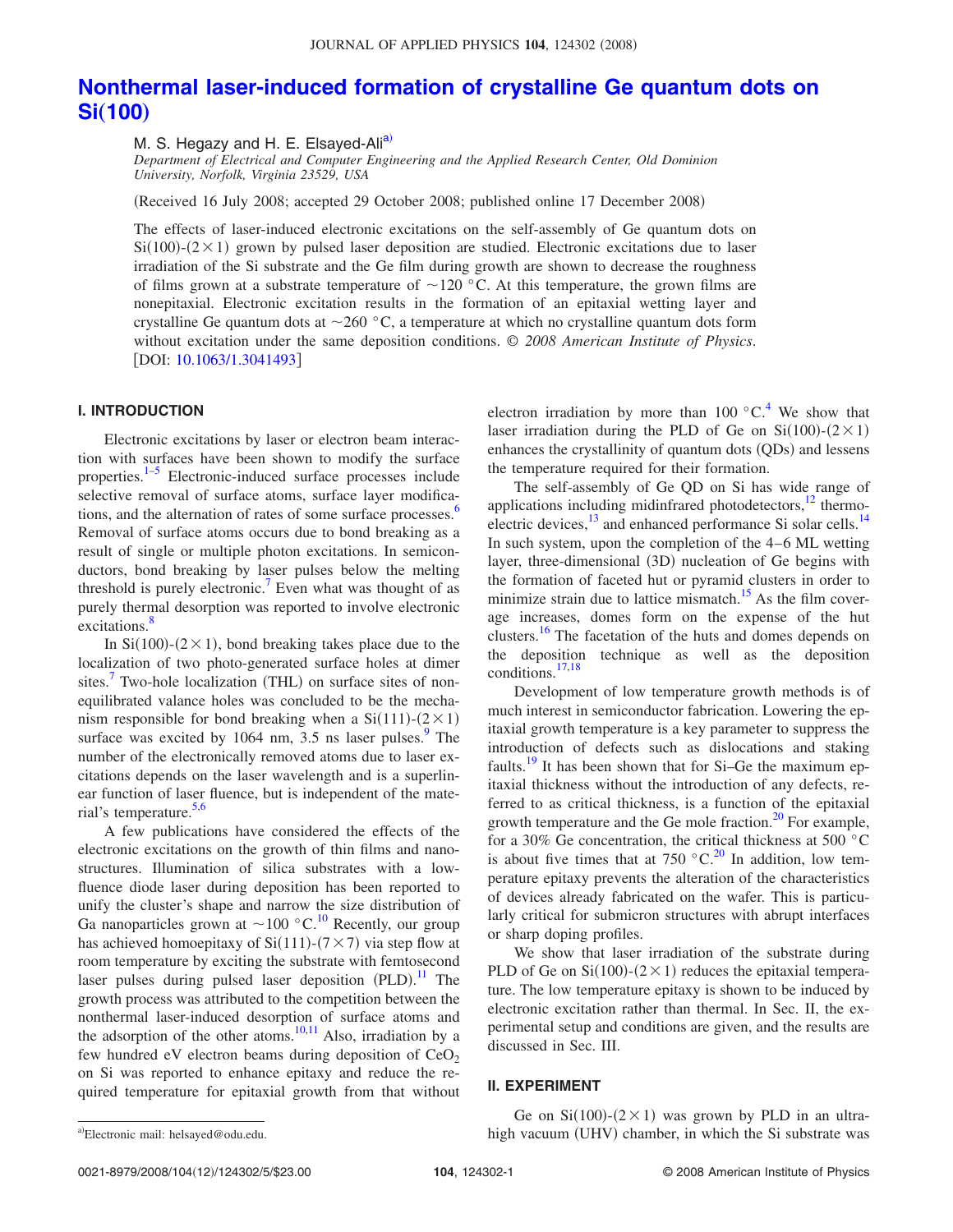heated by direct current. The Ge target was mounted on a rotated holder with a variable rotation speed. Target rotation during PLD reduces the formation of particulates. Before being loaded into the UHV chamber, the Si(100) substrates (dimensions of  $3.5 \pm 0.5 \times 10 \pm 0.5$  mm<sup>2</sup>, *p*-type boron doped, resistivity  $0.060 - 0.075 \Omega$  cm) were cleaned by chemical etching using a modification to the Shiraki method, as described previously.<sup>18</sup> The Ge target was a 2 in. disk,  $0.5$ mm thick undoped *n*-type with a resistivity of  $45-58.7$   $\Omega$  cm. The vacuum system was then pumped down, baked for  $>12$  h, and the sample is flashed to ~1100 °C in order for the  $(2 \times 1)$  reconstruction to form. Sample heating was done by passing direct current through it. The surface temperature was initially measured using a *K*-type thermocouple that was mechanically attached to the surface of the sample. A calibration curve relating the surface temperature obtained by the thermocouple and the sample conductivity was obtained and used for subsequent temperature measurement. This approach was used for temperature measurement in order to avoid complications due to changes in thermocouple properties by repeated flashing at high temperatures. We estimate that our temperature measurement accuracy is  $\pm 15\%$ , mainly limited by the accuracy of determining sample conductivity with temperature. The chamber pressure was maintained at  $1\times10^{-9}$  Torr.

A *Q*-switched Nd-doped yttrium aluminum garnet laser [wavelength 1064 nm, full width at half maximum (FWHM) of  $\sim$ 40 ns, repetition rate of 50 Hz] was split into an ablation beam and an excitation beam of nonequal powers by means of a half wave plate and a polarizing beam splitter. The *p*-polarized ablation beam was focused on the rotating Ge target to a spot size of  $\sim$ 330  $\mu$ m (measured at 1/*e* of the peak value), resulting in a laser fluence of  $\sim$ 4.9 J/cm<sup>2</sup>. The *s*-polarized excitation beam, however, was left unfocused with a beam diameter of  $\sim$  5.8 mm (measured at  $1/e$  of the peak value) and was used to irradiate the  $Si(100)$  substrate and the Ge film during deposition. A 12 keV reflection highenergy electron diffraction (RHEED) electron gun was used to monitor growth dynamics during deposition, while a phosphor screen displayed the electron diffraction pattern, which was recorded by means of a charge-coupled device camera. The electron beam had  $\sim$ 3° angle of incidence with the surface of the Si(100) substrate. Postdeposition scanning tunneling microscopy (STM) was used to study the morphology of the grown films. The STM was operated in the constant voltage scan mode. The Ge films were grown on  $Si(100)$ - $(2)$  $\times$  1) at different substrate temperatures and different laser excitation conditions but with the same ablation laser fluence. The growth dynamics and morphology of the films grown under the laser excitation are compared to those grown at the same deposition conditions without laser excitation.

#### **III. RESULTS AND DISCUSSIONS**

For PLD of Ge on  $Si(100)$  without laser excitation of the substrate, the Ge RHEED transmission diffraction patterns only show for samples grown above  $\sim$ 400 °C.<sup>18</sup> The appearance of RHEED transmission diffraction patterns indicates

<span id="page-2-0"></span>

FIG. 1. (Color online) RHEED patterns recorded at different deposition times for two samples deposited at  $\sim$ 120 °C by ablation laser fluence of 4.9 J/cm<sup>2</sup> and laser repetition rate of 50 Hz (a) without laser excitation and (b) with excitation laser energy density of  $130 \pm 52$  mJ/cm<sup>2</sup>.

the formation of crystalline Ge QD, which starts by the formation of hut clusters that are faceted by different planes, depending on the cluster height.<sup>18</sup> For samples grown at substrate temperatures lower than  $\sim$  400 °C, the intensity of the  $Si(100)$ - $(2 \times 1)$  RHEED spots decays continuously with deposition time until they completely disappear, resulting in a diffuse pattern, after a given thickness that increases with the substrate temperature. This indicates the formation of 3D structures that collectively lack long range order, as was confirmed by RHEED and atomic force microscopy.<sup>18</sup>

In order to study the effect of the laser-induced electronic excitations on the PLD of Ge on  $Si(100)-(2\times1)$ , a set of samples was deposited under the same laser conditions but at a substrate temperature of  $\sim$  120 °C. The RHEED patterns were recorded at different deposition times, as shown in Fig. [1.](#page-2-0) Under these conditions, all samples show continuous RHEED intensity decay until the complete disappearance of the patterns, as shown in Fig.  $1(a)$  $1(a)$ . However, the time required for the disappearance of the RHEED pattern for the laser irradiated films shown in Fig.  $1(b)$  $1(b)$  is  $\sim$  180 s (corresponding to  $\sim$ 9 ML), which is approximately nine times that required for the nonirradiated samples  $({\sim}20 \text{ s or})$  $\sim$ [1](#page-2-0) ML), as shown in Fig. 1(a). The decay in the RHEED spots intensity and the increase in the background are associated with an increase in the film roughness. The faster the decay of the pattern, the rougher the surface will be. Therefore, laser irradiation of the substrate decreases the roughness of the film even though epitaxy is not achieved.

Next, we studied Ge growth on  $Si(100)-(2\times1)$  at a substrate temperature of  $\sim$  260 °C for 160 s (8000 pulses). Some of these samples were deposited without laser excitation while others were deposited with substrate excitation by laser pulses of different energy densities. The error range in the energy density arises from the alignment of the excitation laser on the substrate and the laser beam profile. Figure  $2(a)$  $2(a)$ shows the disappearance of the  $Si(100)-(2\times1)$  RHEED pattern during the growth of a Ge film without laser excitation, while Fig. [2](#page-3-0)(b) shows an *ex situ* STM scan obtained over  $1.2 \times 1.2$   $\mu$ m<sup>2</sup> of the resulting film. The film could be described as a collection of 3D clusters characterized by the randomness in their shape, size, and spatial distribution. This is usually attributed to the slow surface diffusion of the ad-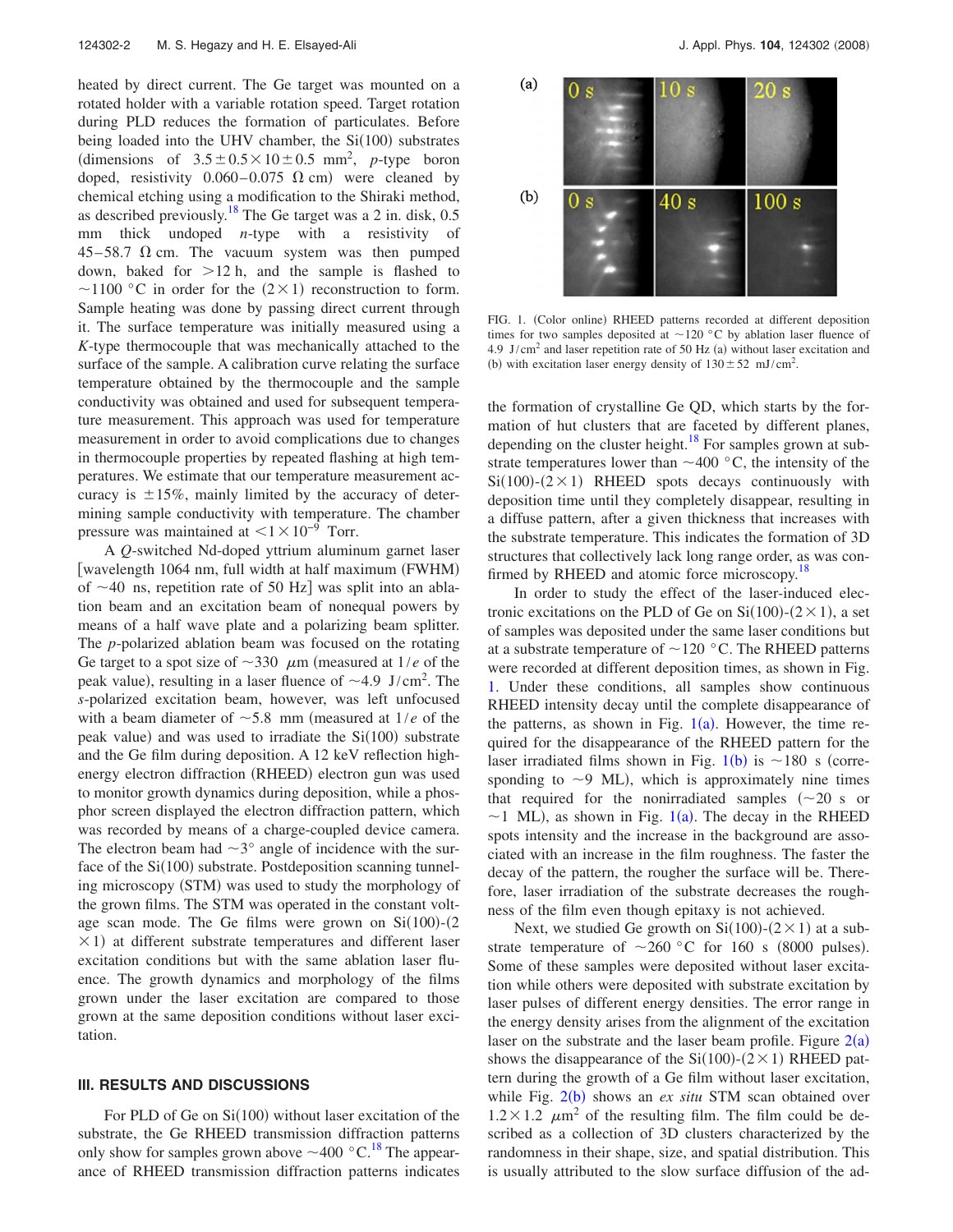<span id="page-3-0"></span>

FIG. 2. (Color online) (a) RHEED patterns recorded at different deposition times for a sample grown without laser excitation at a temperature of  $\sim$ 260 °C by ablation laser energy density of 4.9 J/cm<sup>2</sup> and laser repetition rate of 50 Hz. (b) 3D STM image of the final film.

sorbed atoms, which is expected at this relatively low temperature.

For PLD, *in situ* measurement of the film thickness by a crystal thickness monitor is not usually accurate due to the high directionality of the plume. Possible deviation of the energetic adatoms' sticking coefficient to the Au-coated crystal from that to the substrate could also present another complication. We have placed a crystal thickness monitor in the location of the substrate in separate PLD runs to estimate the deposition thickness per pulse. The average rate of deposition measured that way was  $(2.13 \pm 0.16) \times 10^{-3}$  Å/pulse. The error range considered only the standard deviation in repeated depositions and did not consider the variation in the sticking coefficient of Ge to the Au-coated crystal from that for Si, nor did it consider the plume nonuniformity over the 50 mm2 area of the crystal thickness monitor. The thickness calibration was also performed by a spectroscopic ellipsometry (Woollam M44 ellipsometer). We used a model of a thin flat Ge layer on the 0.5 mm thick Si wafer. The average deposition rate in this case was found to be  $(1.34 \pm 0.06)$  $\times 10^{-3}$  Å/pulse. The error range included was that from fitting the measured data to the assumed model considering the variation in the optical properties of the film from the bulk values. We rely on the thickness calibration by the ellipsometer because we believe it is more accurate than that obtained from the crystal thickness monitor.

Figure [3](#page-3-1) shows the RHEED patterns for a sample grown under laser excitation with a fluence of  $144 \pm 58$  mJ/cm<sup>2</sup>. Initially, the substrate's  $(2 \times 1)$  RHEED pattern did not change during the first few seconds of deposition, which corresponds to the epitaxial growth of the wetting layer. After deposition for  $\sim 61$  s ( $\sim 3$  ML), the reflection RHEED pattern transformed into an elongated transmission pattern, thus, indicating the initial formation of the hut QD, as discussed in Ref. [18.](#page-5-15) As the film thickness was increased further, these spots became more intense before they became rounded in shape, indicating the formation of the dome  $QD<sup>18</sup>$  Compari-

<span id="page-3-1"></span>

FIG. 3. (Color online) (a) RHEED patterns recorded at different deposition times for a sample grown with excitation laser energy density of  $144 \pm 58 \text{ mJ/cm}^2$  at  $\sim$  260 °C with laser ablation fluence of 4.9 J/cm<sup>2</sup> and laser repetition rate of 50 Hz.

son of the surface morphology development with time under laser substrate excitation shows similar trends as observed without laser excitation but at a higher substrate temperature. For example, we previously reported that when the substrate was at 400 °C without laser excitation, the transition from reflection RHEED pattern to elongated transmission pattern occurs after depositing  $\sim$  4 ML.<sup>18</sup> Within the experimental accuracy, this is similar to the  $\sim$ 3 ML transition coverage observed here for a substrate temperature of  $\sim$ 260 °C but with laser substrate excitation at a fluence of  $144 \pm 58$  mJ/cm<sup>2</sup>. Moreover, the formation of the rounded transmission RHEED feature without laser excitation at 400 °C occurred at a coverage between  $\sim$ 9–13 ML (measured using a crystal thickness monitor), while with the laser excitation conditions above, the rounded RHEED features occurred after  $\sim$ 7-8 ML (measured by spectroscopic ellipsometry). As stated previously, ellipsometry measurement gave lower thickness than the crystal thickness monitor placed in the substrate location. Thus, the transition thickness to the rounded transmission RHEED feature without and with laser excitation at the different substrate temperatures used was similar within the experimental error.

Figure [4](#page-4-0) compares the STM images of three samples grown for 160 s ( $\sim$ 8 ML) for laser excitation energy densities of  $50 \pm 20$ ,  $87 \pm 35$ , and  $144 \pm 58$  mJ/cm<sup>2</sup>. The morphologies of the grown Ge QDs are domes, the majority of which has continuous round edges while a small fraction is multifaceted. The crystalline nature of these domes is evident from the RHEED patterns, as shown in Fig. [4.](#page-4-0) The length histograms of each STM image are shown. The size distributions for samples deposited with laser excitation using an energy density of  $50 \pm 20$  and  $87 \pm 35$  mJ/cm<sup>2</sup> are unimodal with most expected length (parallel to the substrate surface)  $L_m$  of  $10.4 \pm 0.3$  and  $10.7 \pm 0.2$  nm and FWHM of 9 and 6 nm, respectively. However, the size distribution for the sample deposited with  $144 \pm 58$  mJ/cm<sup>2</sup> excitation energy density is bimodal with  $L_m = 10.6 \pm 0.5$  and  $28.4 \pm 0.9$  nm with the corresponding FWHM of 9 and 8 nm. The small peak in the size distribution of Fig.  $4(a)$  $4(a)$  with  $L_m$  $= 28.4 \pm 0.9$  nm shows significantly more QD morphologies of multifaceted domes compared to the majority of the QDs that are represented in the peak with  $L_m = 10.6 \pm 0.5$  nm. Comparing the STM images of the three samples in Fig. [4,](#page-4-0)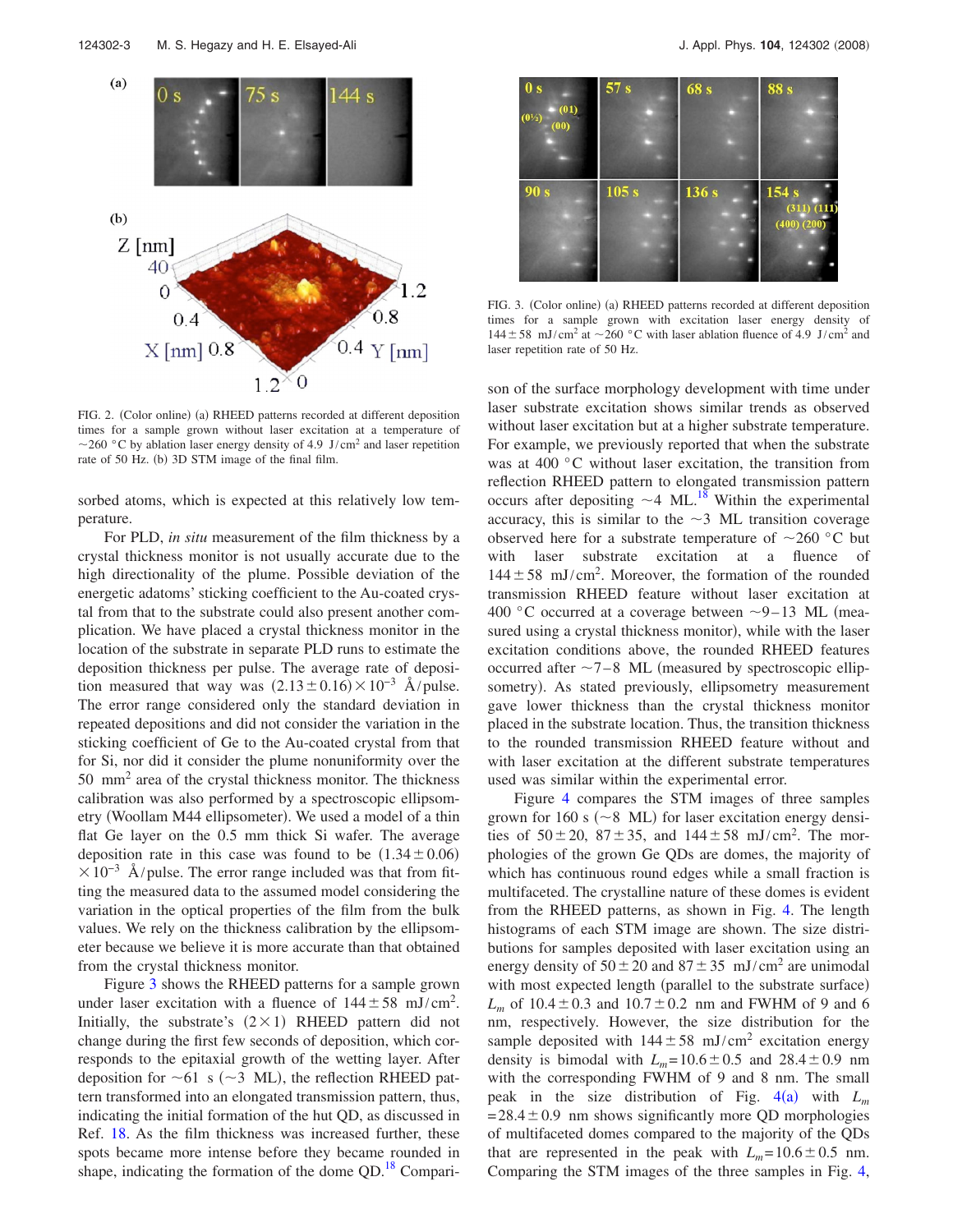<span id="page-4-0"></span>

FIG. 4. (Color online) STM images and cluster length distributions for samples grown at  $\sim$  260 °C under laser ablation fluence of 4.9 J/cm<sup>2</sup> and laser repetition rate of 50 Hz for excitation laser energy density of (a)  $144 \pm 58$  mJ/cm<sup>2</sup>  $(d=1.4\times10^{11}$  cm<sup>-2</sup>, CR ~ 11% for lower size unimodal distribution and  $\sim 18\%$  for combined distributions), (b)  $87 \pm 35$  mJ/cm<sup>2</sup>  $(d=1.7\times10^{11} \text{ cm}^{-2}$ ,  $CR \sim 12\%)$ , and (c)  $50\pm20 \text{ mJ/cm}^2$   $(d=4.1$  $\times 10^{11}$  cm<sup>-2</sup>, CR ~ 31%).

 $L_m$  is about the same for the three samples if the higher length distribution is neglected. Cluster height statistics give values of the most expected heights of 4, 7, and 3 nm and height FWHM of 2, 2, and 5 nm for the samples in Figs.  $4(a) - 4(c)$  $4(a) - 4(c)$ , respectively. For the excitation energy density of  $144 \pm 58$  mJ/cm<sup>2</sup>, the coverage ratio (CR) (defined as  $\Sigma$ cluster areas/total scanned area) is  $\sim$ 11% for the lower size unimodal distribution and  $\sim$ 18% for the combined distributions. This becomes  $\sim$ 31% when the excitation is decreased to  $50 \pm 20$  mJ/cm<sup>2</sup>. The corresponding cluster density *d* decreases with increased energy density from  $\sim 4.1 \times 10^{11}$  to  $\sim$ 1.4 $\times$ 10<sup>11</sup> cm<sup>-2</sup>.

The enhancement of QD crystallinity under laser excitation is not expected to be associated with a temperature rise due to laser absorption in the Si substrate. According to a one-dimensional heat diffusion model, similar to that discussed in Ref. [21,](#page-5-18) the maximum temperature rise due to the absorption of the 1064 nm excitation laser in the skin depth of Si ( $\sim$  60  $\mu$ m) is  $\sim$  11 °C for the highest laser energy density used in the present experiments. This temperature excursion decays to almost the substrate temperature in  $\sim$ 0.1 ms. For Ge, the skin depth for wavelength 1064 nm is 200 nm and the maximum temperature rise, if bulk Ge is irradiated with the same laser energy density, is  $\sim$ 120 °C. Even if we consider that the thin Ge layer might have different optical properties than bulk Ge in a way to enhance energy coupling to it, heat diffusion to the Si substrate will limit the temperature excursion time to  $< 0.1$  ms. This time scale is too short to affect the nucleation and growth mechanism. Thus, for several monolayers of Ge on Si, the temperature excursion and its duration are too small to play a role in the much slower processes occurring on the surface that affect the growth mode. Thus, we conclude that the effect of laser excitation on the growth mode is nonthermal.

While direct laser surface heating is small to influence the growth of Ge on  $Si(100)$  and thus can be ruled out, the exact mechanism responsible for the enhancement of QD crystallinity under laser irradiation is not clear. Enhanced surface diffusion by a mechanism similar to that causing surface atom electronic desorption could be involved. The yield of the Si atoms, nonthermally removed via laser-induced electronic excitations, has been reported to (1) depend superlinearly on the laser energy density, (2) depend on the excitation wavelength, (3) be enhanced near pre-existing vacancies thus forming vacancy clusters, and (4) be enhanced near pre-existing defects for *n*-type surfaces compared to *p*-type surfaces.  $5,7,9$  $5,7,9$  $5,7,9$  The nature of vacancy generation depends on the surface with monovacancies almost exclusively formed on Si(111)- $(7 \times 7)$  (Ref. [22](#page-5-19)) while clustering occurs in  $Si(111)-(2\times1)$ ,  $^{9}$  $^{9}$  $^{9}$  InP(110)-(1×1), and GaAs(110)-(1×1).<sup>[23](#page-5-20)</sup> Due to the low surface absorption coefficient of 1064 nm radiation in Si, photoexcitation takes place in the bulk, $<sup>1</sup>$  re-</sup> sulting in a high density of electron-hole pairs that can transfer to the surface leading to charge redistribution and surface instability.<sup>7</sup> Hole localization onto particular surface sites results in selective bond breaking via a proposed THL mechanism.<sup>1,[7](#page-5-3)</sup> In the THL mechanism, neutral atom desorption is induced by strong lattice relaxation associated with localization of two valence holes on a surface bond. $^{24,25}$  $^{24,25}$  $^{24,25}$  THL at a surface site affects the surface atom bonding weakening the bond and inducing a strong atom vibration. $5$  Localization of the first hole on the surface causes a "defect site." The second hole localization causes strong vibrations of the surface atom, which could lead to bond breaking. Consequently, these atoms are ejected due to this transient strong lattice vibration (phonon kick) with a distribution of translational energy that starts from a given onset.<sup>5</sup> Vibrational relaxation after electronic excitation would lead to many phonons being emitted. If the phonon kick perpendicular to the surface imparted to a surface atom is not sufficient to cause desorption, the enhanced vibrational motion could lead to increased surface diffusion. In growth of Ge on Si, increasing adatom diffusion affects the QD morphology in a way similar to that caused by increasing the substrate temperature. We cannot also rule out other mechanisms such as preferential desorption of Ge atoms from defect sites. Further studies are needed to elucidate the mechanism involved.

We note that previous studies lead to the conclusion that the effect of electronic excitation on thin film growth is not limited to laser excitation. It has been reported that substrate irradiation by an electron beam of energy of a few hundreds of eV during deposition of  $CeO<sub>2</sub>$  reduces the required temperature for epitaxial growth on  $Si(100)$  by more than  $100\text{ °C}$ .<sup>[4](#page-5-8)</sup> These electrons ionize surface atoms and adatoms enhancing adatom diffusion toward lattice sites via Coulomb interaction.<sup>4</sup> Electron beam irradiation was also found to increase the epitaxial recrystallization rates in amorphous  $SrTiO<sub>3</sub>$  by orders of magnitude compared to thermal effects.<sup>2</sup>